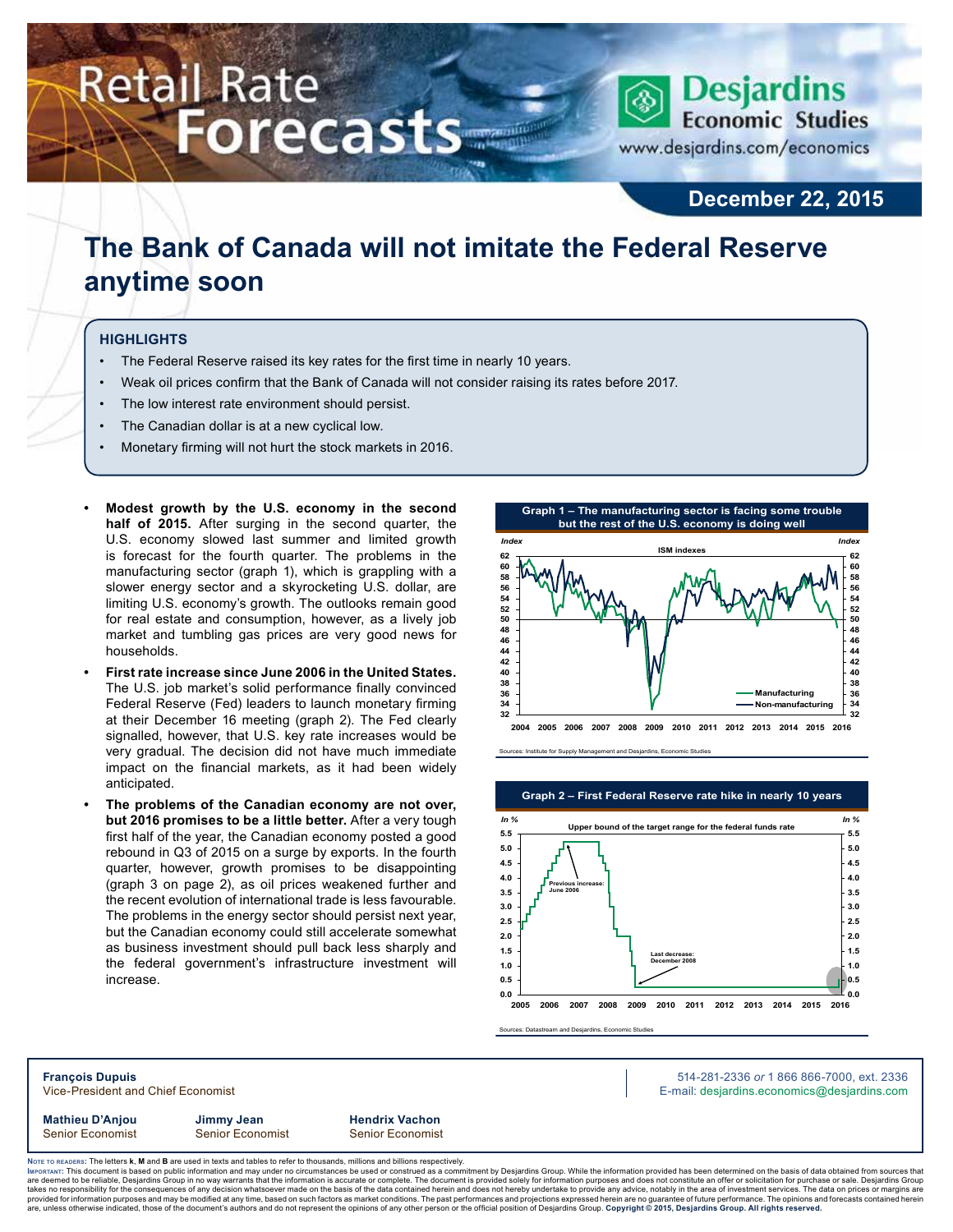

*Retail Rate Forecasts* December 2015 www.desjardins.com/economics

- **• No Canadian key rate increase before 2017.** The outlook for Canada's economy is not as good as it is for the U.S. economy, particularly in terms of domestic demand. The Bank of Canada (BoC) will therefore have no reason to raise its key rates in 2016. Additional disappointment from the economy and another decline by oil prices could even open the door to further monetary easing in Canada in the first half of the year. An extended status quo remains the most likely scenario.
- **• Negative rates are possible but unlikely in Canada.** In light of the European experience, the BoC now thinks it can, if necessary, lower the target for the overnight rate to around -0.50%. It would take another big shock however for the BoC to consider negative rates or other unconventional measures, especially against the backdrop of rising U.S. rates.
- **• Retail rates will stay close to where they are.** North American bond yields remain very low and the slow rise of U.S. key rates suggests only a limited increase in the coming months. In this context, Canadian financial institutions should keep retail rates close to where they are through 2016 (graph 4).





Sources: Datastream and Desjardins, Economic Studies

## **Table 1 Forecasts : Retail rate**

|                                | <b>Discount</b><br>rate (1) | Prime rate (1) | Mortgage rate (1) |               |               | Term savings (1) (2) |               |               |  |
|--------------------------------|-----------------------------|----------------|-------------------|---------------|---------------|----------------------|---------------|---------------|--|
|                                |                             |                | 1 year            | 3 years       | 5 years       | 1 year               | 3 years       | 5 years       |  |
| <b>Realized - End of month</b> |                             |                |                   |               |               |                      |               |               |  |
| June 2015                      | 1.00                        | 2.85           | 2.89              | 3.39          | 4.74          | 1.00                 | 1.15          | 1.50          |  |
| <b>July 2015</b>               | 0.75                        | 2.70           | 2.89              | 3.39          | 4.74          | 0.85                 | 1.05          | 1.50          |  |
| Aug. 2015                      | 0.75                        | 2.70           | 2.89              | 3.39          | 4.74          | 0.85                 | 1.05          | 1.50          |  |
| Sep. 2015                      | 0.75                        | 2.70           | 2.89              | 3.39          | 4.74          | 0.85                 | 1.05          | 1.50          |  |
| Oct. 2015                      | 0.75                        | 2.70           | 2.89              | 3.39          | 4.74          | 0.85                 | 1.05          | 1.50          |  |
| Nov. 2015                      | 0.75                        | 2.70           | 3.14              | 3.39          | 4.74          | 0.85                 | 1.05          | 1.50          |  |
| Dec. 21, 2015                  | 0.75                        | 2.70           | 3.14              | 3.39          | 4.74          | 0.85                 | 1.05          | 1.50          |  |
| <b>Forecasts</b>               |                             |                |                   |               |               |                      |               |               |  |
| End of quarter                 |                             |                |                   |               |               |                      |               |               |  |
| 2015: Q4                       | 0.75                        | 2.70           | $2.89 - 3.39$     | $3.14 - 3.64$ | 4.49 - 4.99   | $0.60 - 1.10$        | $0.80 - 1.30$ | $1.25 - 1.75$ |  |
| 2016: Q1                       | $0.50 - 1.00$               | $2.45 - 2.95$  | $2.89 - 3.39$     | $3.14 - 3.64$ | 4.49 - 4.99   | $0.60 - 1.10$        | $0.80 - 1.30$ | $1.25 - 1.75$ |  |
| 2016: Q2                       | $0.50 - 1.00$               | $2.45 - 2.95$  | $2.89 - 3.39$     | $3.14 - 3.64$ | 4.49 - 4.99   | $0.60 - 1.10$        | $0.80 - 1.30$ | $1.25 - 1.75$ |  |
| 2016: Q3                       | $0.50 - 1.00$               | $2.45 - 2.95$  | $2.89 - 3.39$     | $3.14 - 3.64$ | 4.49 - 4.99   | $0.60 - 1.10$        | $0.80 - 1.30$ | $1.25 - 1.75$ |  |
| End of year                    |                             |                |                   |               |               |                      |               |               |  |
| 2016                           | $0.50 - 1.00$               | $2.45 - 2.95$  | $2.89 - 3.39$     | $3.14 - 3.64$ | 4.49 - 4.99   | $0.60 - 1.10$        | $0.80 - 1.30$ | $1.25 - 1.75$ |  |
| 2017                           | $0.75 - 1.75$               | $2.70 - 3.70$  | $3.00 - 3.80$     | $3.70 - 4.50$ | $4.50 - 5.20$ | $0.60 - 1.30$        | $0.80 - 1.50$ | $1.25 - 2.00$ |  |
| 2018                           | 1.75-2.75                   | 3.70-4.70      | $3.70 - 4.50$     | 4.10-5.00     | 4.90-5.70     | $0.75 - 1.55$        | $1.15 - 1.95$ | $1.55 - 2.35$ |  |

Note: Forecasts are expressed as ranges. (1) End of quarter forecasts; (2) Non-redeemable (annual). Source: Desjardins, Economic Studies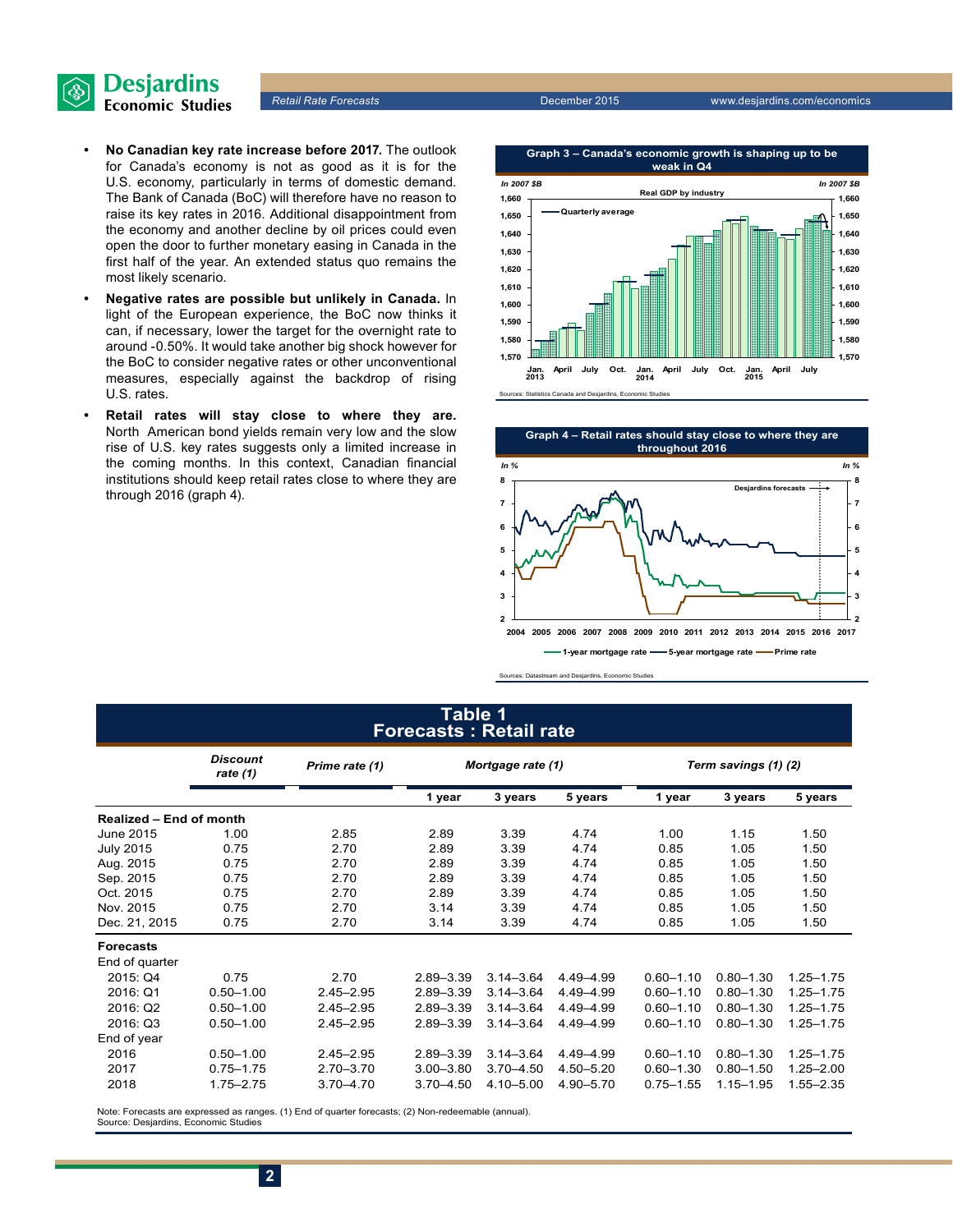

# **CanadiAn Dollar Canadian dollar at a new cyclical low**

- The loonie recently hit US\$0.7146, its lowest point since May 2004. Over the last year and a half, the loonie has primarily been affected by tumbling oil prices (graph 5). The impact on the exchange rate is making itself felt through a drop in export revenue, and therefore a drop in demand for Canadian dollars. Moreover, by sapping the Canadian economic outlook, low oil prices are increasing interest rate spreads with other countries, putting additional downside pressure on the currency.
- The fact that the Federal Reserve (Fed) has launched monetary firming while the Bank of Canada seems to be nowhere near doing so is widening interest rate spreads. Monetary firming favours the U.S. dollar over the loonie, as well as against most other currencies. That being said, the Fed is able to raise its interest rates now because the U.S. economy is doing well. A rise of the U.S. demand is generally good for Canada's economy, which can limit the loonie's depreciation. However, the positive effect on the economy must be confirmed by an upswing in Canadian exports, which was not the case with the most recent data.
- After several months of weakness, the euro rebounded against a number of currencies in early December. The easing measures announced by the European Central Bank (ECB) disappointed the markets. Among other things, they were hoping that the ECB would pick up the pace on securities purchases. The Canadian dollar is now worth less than €0.67 (graph 6).
- **• Forecasts:** The Canadian dollar should benefit from the expected upswing by oil prices, something we should mainly see in the second half of 2016. The unfavourable movement by interest rate spreads resulting from ongoing monetary firming in the United States will, however, limit the loonie's gains, and it should end 2016 at around US\$0.75. It promises to rise more steeply against the euro, which will continue to be penalized by the fragility of the economic recovery and the level of ECB intervention.





Sources: Datastream and Desjardins, Economic Studies

| <b>Determinants</b>          | <b>Short-term</b> | Long-term |
|------------------------------|-------------------|-----------|
| Oil prices                   |                   |           |
| <b>Metals</b> prices         |                   |           |
| Inflation and Bank of Canada |                   |           |

**3**

#### **Table 2 Forecasts: currency**

|               | 2015   |        | 2016            |        |        |        |  | 2017   |        |                 |        |
|---------------|--------|--------|-----------------|--------|--------|--------|--|--------|--------|-----------------|--------|
| End of period | Q3     | Q4f    | Q <sub>1f</sub> | Q2f    | Q3f    | Q4f    |  | Q1f    | Q2f    | Q <sub>3f</sub> | Q4f    |
| US\$/CAN\$    | 0.7510 | 0.7200 | 0.7200          | 0.7400 | 0.7500 | 0.7500 |  | 0.7600 | 0.7700 | 0.7900          | 0.8100 |
| CANS/USS      | 1.3315 | 1.3889 | 1.3889          | 1.3514 | 1.3333 | 1.3333 |  | 1.3158 | 1.2987 | 1.2658          | 1.2346 |
| CAN\$/€       | 1.4863 | 1.5000 | 1.4583          | 1.3919 | 1.3600 | 1.3467 |  | 1.3553 | 1.3506 | 1.3291          | 1.3333 |
| US\$/€        | 1.1162 | 1.0800 | 1.0500          | 1.0300 | 1.0200 | 1.0100 |  | 1.0300 | 1.0400 | 1.0500          | 1.0800 |
| US\$/£        | 1.5148 | 1.5000 | 1.4900          | 1.4800 | 1.4900 | 1.5000 |  | 1.5100 | 1.5200 | 1.5300          | 1.5500 |
|               |        |        |                 |        |        |        |  |        |        |                 |        |

Sources: Datastream, Federal Reserve Board and Desjardins, Economic Studies files for example of the studies files for example of the casts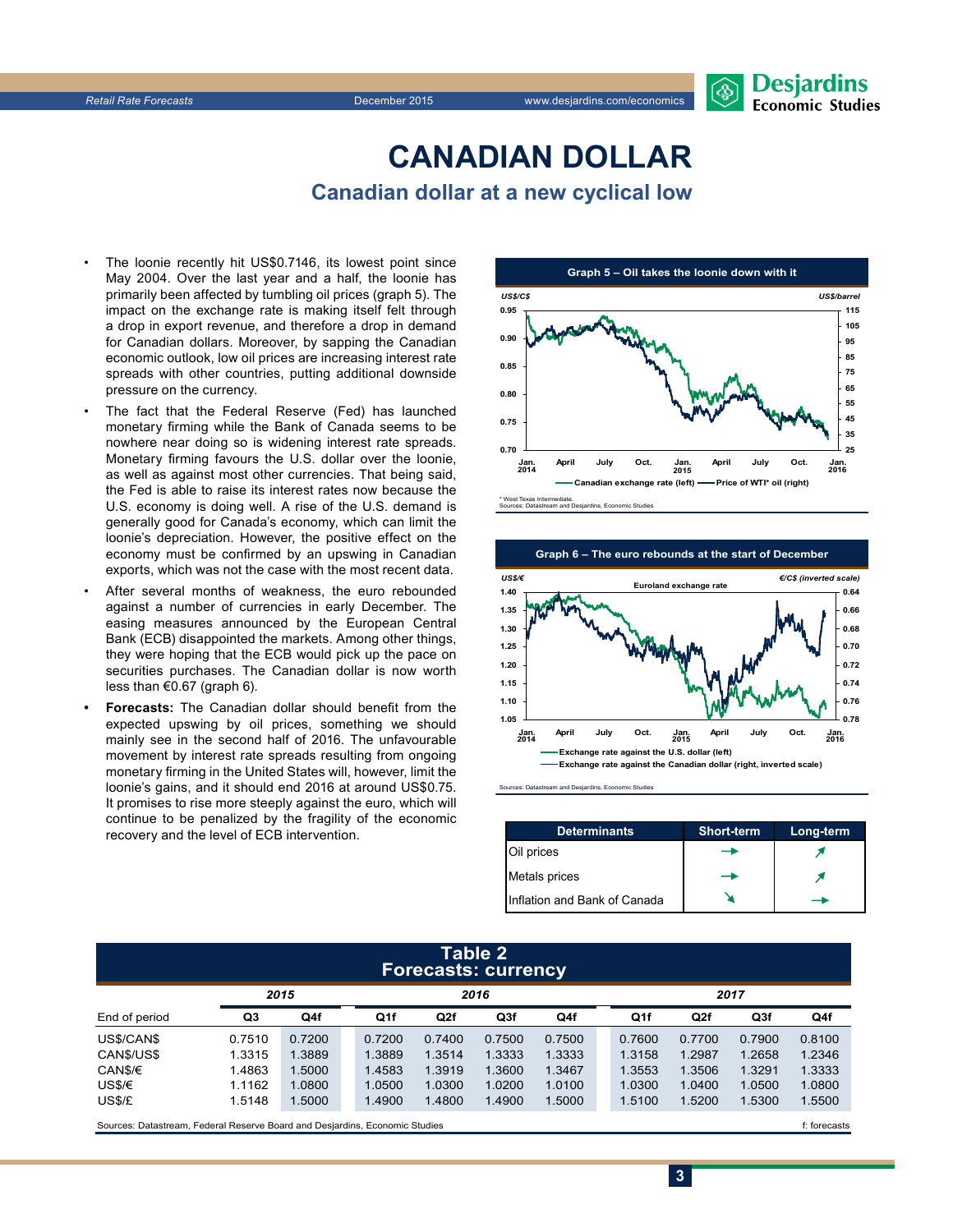



# **Asset classes return**

**Monetary firming will not hurt the stock markets in 2016**

- **• The year 2015 concludes with renewed volatility in stock markets.** The VIX/S&P index has made a few incursions above 20 points in December. Strains in the lower-quality corporate bond markets had an adverse impact on investor sentiment. Central banks have added to the nervousness. In Europe, stock markets were buoyed in November when persisting rumours led many to expect spectacular announcements from the European Central Bank (ECB) at its December 3 meeting. The ECB did announce another cut to its deposit rate and an extension to its securities purchasing program, but these moves left many investors wanting. The stock market lost much of its gains following the decision (graph 7). Ironically, European stock markets later saluted the Federal Reserve's (Fed) announcement of a first rate increase in over nine years. In general, the world's stock markets welcomed the decision, given that the Fed reassured by indicating it did not intend to aggressively tighten its monetary policy.
- **• In the United States, the S&P 500 is holding between 2,000 and 2,100 points.** This is down slightly from where it was in early November. Stock market is poised to end the year with a flat return. Things could have been worse, given the problems in the energy sector and the impact of a stronger dollar on the value of income generated abroad. However, a look at operating profits per share shows that the profitability problems are confined to the commodity sectors (graph 8). Estimated profits for 2015 are otherwise up in most sectors, with the trend forecast to continue in 2016, in conjunction with renewed profitability in commodities.
- **• This should help the S&P 500 beat this year's fairly mediocre performance in 2016.** The Fed's gradual monetary policy firming should not compromise the U.S. stock market's performance. In the last cycle, from 2004 to 2006, the S&P 500 posted annualized growth of 7.1% (graph 9). With dividends included, we anticipate a return of 7.5% in 2016. Canadian investors looking to increase exposure to the U.S. market will still have to keep an eye on currency fluctuations. The expected appreciation of the loonie in the second half of the year could eat into returns generated in the United States once it is repatriated.
- **• Although it has stabilized somewhat since November, 2015 will nonetheless be a year to forget for the S&P/TSX.** The problems plaguing the commodity sectors are well known but since last summer, the Canadian stock market slump has spread to several other components. Valeant's struggles have taken the health sector down. Industrials are being hurt by the problems Bombardier is experiencing. We expect a better performance for next year, especially in energy, in line with our scenario for a rise in oil prices. WTI (West Texas Intermediate) should end the year at US\$55/barrel. Already, receding U.S. oil output points to a global oil surplus that will come to diminish (graph 10 on page 5). Meanwhile, the global economy is forecast